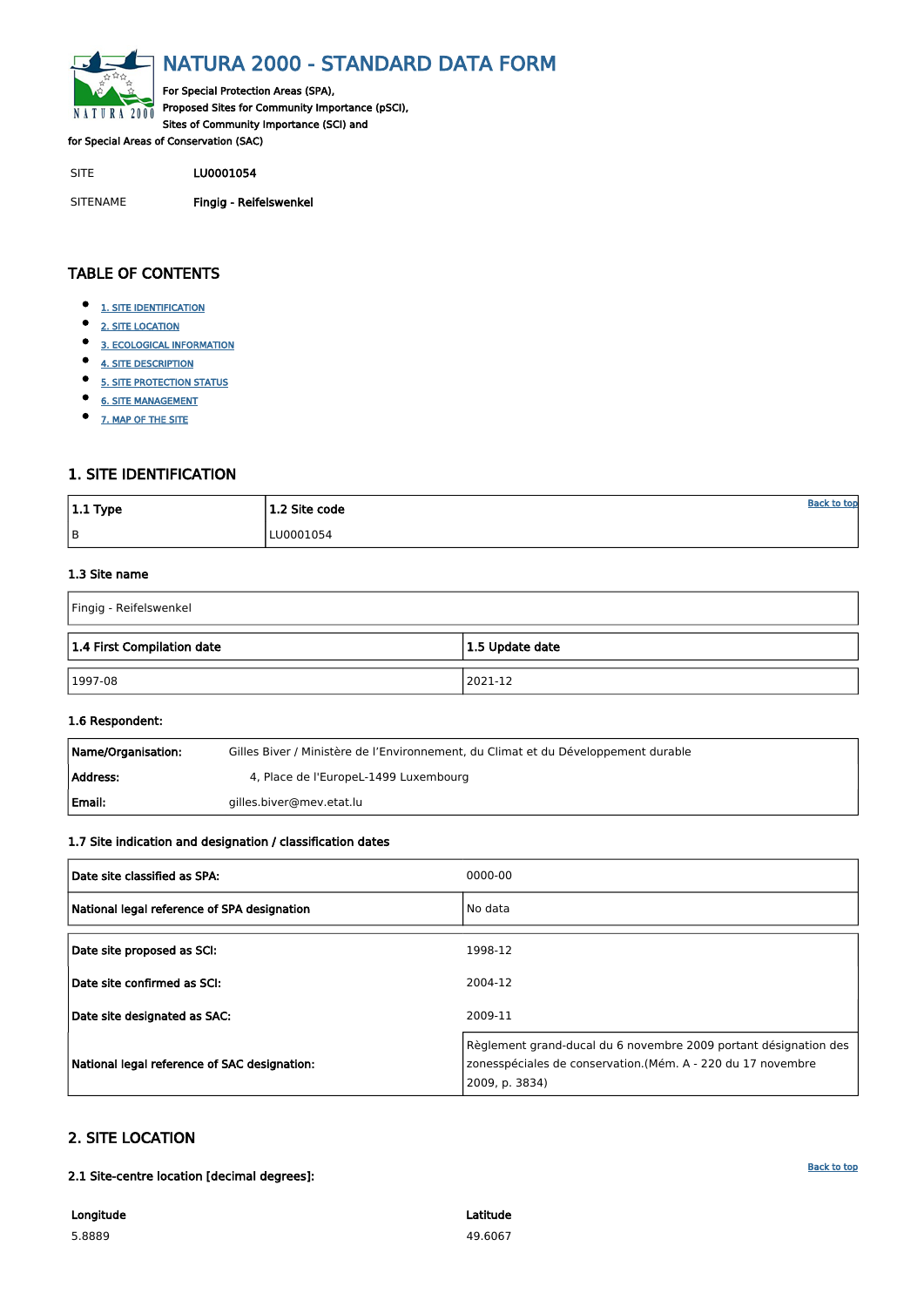85.05 0.0

#### 2.4 Sitelength [km]:

0.0

#### 2.5 Administrative region code and name

| NUTS level 2 code | <b>Region Name</b>       |
|-------------------|--------------------------|
| LU00              | Luxembourg (Grand-Duché) |

#### 2.6 Biogeographical Region(s)

Continental (100.0 %)

### <span id="page-1-0"></span>3. ECOLOGICAL INFORMATION

#### 3.1 Habitat types present on the site and assessment for them

| <b>Annex I Habitat types</b> |    |           |            | Site assessment  |                 |                  |                         |              |        |
|------------------------------|----|-----------|------------|------------------|-----------------|------------------|-------------------------|--------------|--------|
| Code                         | PF | <b>NP</b> | Cover [ha] | Cave<br>[number] | Data<br>quality | <b>A B C D</b>   | A B C                   |              |        |
|                              |    |           |            |                  |                 | Representativity | <b>Relative Surface</b> | Conservation | Global |
| 6410 <sub>0</sub>            |    |           | 0.5        |                  | P               | IА               | $\sf B$                 | B            | A      |
| 91100                        |    |           | 4.25       |                  | G               | $\sf B$          | $\mathsf C$             | B            | B      |
| 9130 <sub>0</sub>            |    |           | 49.15      |                  | G               | $\overline{A}$   | C                       | $\mathsf B$  | A      |
| 9160 <sub>0</sub>            |    |           |            |                  | P               | $\mathsf D$      |                         |              |        |
| 91E0B                        |    |           | 1.0        |                  | G               | C                | С                       | B            | B      |

- PF: for the habitat types that can have a non-priority as well as a priority form (6210, 7130, 9430) enter "X" in the column PF to indicate  $\bullet$ the priority form.
- NP: in case that a habitat type no longer exists in the site enter: x (optional)  $\bullet$
- Cover: decimal values can be entered  $\bullet$
- $\bullet$ Caves: for habitat types 8310, 8330 (caves) enter the number of caves if estimated surface is not available.
- $\bullet$ Data quality:  $G = 'Good'$  (e.g. based on surveys);  $M = 'Modern'$  (e.g. based on partial data with some extrapolation);  $P = 'Poor'$  (e.g. rough estimation)

#### 3.2 Species referred to in Article 4 of Directive 2009/147/EC and listed in Annex II of Directive 92/43/EEC and site evaluation for them

| <b>Species</b> |      |                           |              | Population in the site |   |             |              |       | Site assessment |             |                |       |              |              |
|----------------|------|---------------------------|--------------|------------------------|---|-------------|--------------|-------|-----------------|-------------|----------------|-------|--------------|--------------|
| G              | Code | <b>Scientific Name</b>    | $\mathsf{S}$ | <b>NP</b>              | T | <b>Size</b> |              | Unit  | Cat.            | D.<br>qual. | <b>A B C D</b> | A B C |              |              |
|                |      |                           |              |                        |   | Min         | <b>Max</b>   |       |                 |             | Pop.           | Con.  | Iso.         | Glo.         |
| B              | A073 | <b>Milvus migrans</b>     |              |                        | C |             |              |       | C               | M           | D              |       |              |              |
| B              | A074 | <b>Milvus milvus</b>      |              |                        | C |             |              |       | C               | M           | D              |       |              |              |
| M              | 1323 | <b>Myotis bechsteinii</b> |              |                        |   | 20          | 70           |       | P               | M           | $\mathsf{C}$   | B     | $\mathsf{C}$ | $\mathsf{B}$ |
| M              | 1324 | <b>Myotis myotis</b>      |              |                        | C | ш           | 10           | males | R               | М           | $\mathsf C$    | B     | C            | $\mathsf B$  |
| B              | A234 | Picus canus               |              |                        | р |             | $\mathbf{1}$ | р     |                 | M           | B              | B     | C            | $\mathsf B$  |

- Group:  $A =$  Amphibians,  $B =$  Birds,  $F =$  Fish, I = Invertebrates, M = Mammals, P = Plants, R = Reptiles
- S: in case that the data on species are sensitive and therefore have to be blocked for any public access enter: yes  $\bullet$
- $\bullet$ NP: in case that a species is no longer present in the site enter: x (optional)
- Type:  $p =$  permanent,  $r =$  reproducing,  $c =$  concentration,  $w =$  wintering (for plant and non-migratory species use permanent)  $\bullet$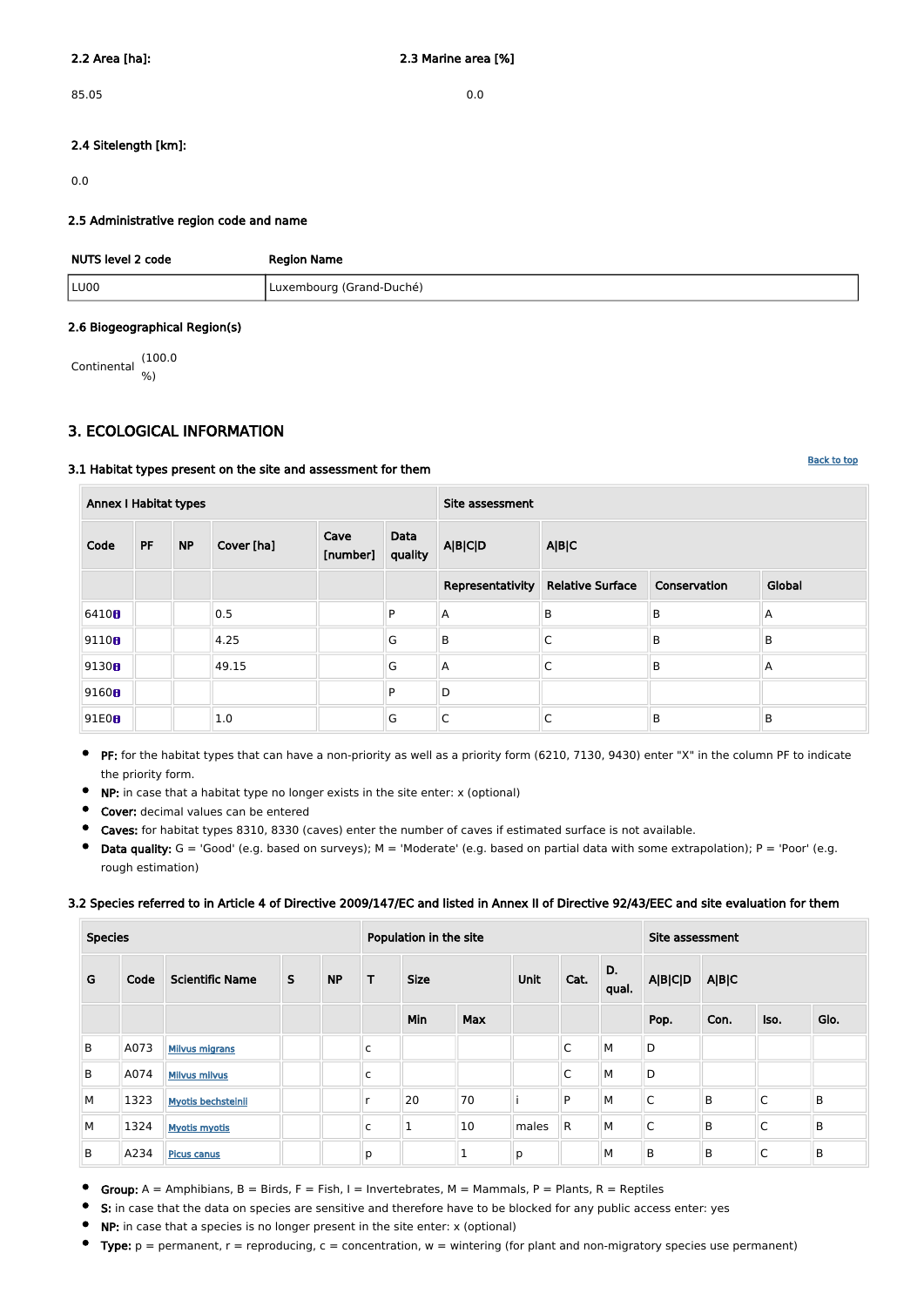- Unit:  $i =$  individuals,  $p =$  pairs or other units according to the Standard list of population units and codes in accordance with Article 12 and 17 reporting (see [reference portal](http://bd.eionet.europa.eu/activities/Natura_2000/reference_portal))
- Abundance categories (Cat.):  $C =$  common,  $R =$  rare,  $V =$  very rare,  $P =$  present to fill if data are deficient (DD) or in addition to population size information
- Data quality:  $G = 'Good'$  (e.g. based on surveys); M = 'Moderate' (e.g. based on partial data with some extrapolation); P = 'Poor' (e.g. rough estimation); VP = 'Very poor' (use this category only, if not even a rough estimation of the population size can be made, in this case the fields for population size can remain empty, but the field "Abundance categories" has to be filled in)

#### 3.3 Other important species of flora and fauna (optional)

| <b>Species</b> |             |                         |   | Population in the site |             |            |  | Motivation     |      |              |                         |   |                  |   |  |  |
|----------------|-------------|-------------------------|---|------------------------|-------------|------------|--|----------------|------|--------------|-------------------------|---|------------------|---|--|--|
| Group          | <b>CODE</b> | <b>Scientific Name</b>  | S | <b>NP</b>              | <b>Size</b> |            |  |                | Unit | Cat.         | <b>Species</b><br>Annex |   | Other categories |   |  |  |
|                |             |                         |   |                        | Min         | <b>Max</b> |  | <b>C R V P</b> | IV   | $\mathsf{V}$ | $\mathsf{A}$            | B | $\mathsf{C}$     | D |  |  |
| P              |             | Dactylorhiza majalis    |   |                        |             |            |  | P              |      |              | X                       |   |                  |   |  |  |
| M              | 1312        | <b>Nyctalus noctula</b> |   |                        |             |            |  | P              | X    |              | X                       |   |                  |   |  |  |
| P              |             | Scorzonera humilis      |   |                        |             |            |  | P              |      |              | Χ                       |   |                  |   |  |  |

- Group:  $A =$  Amphibians, B = Birds, F = Fish, Fu = Fungi, I = Invertebrates, L = Lichens, M = Mammals, P = Plants, R = Reptiles
- CODE: for Birds, Annex IV and V species the code as provided in the reference portal should be used in addition to the scientific name
- $\bullet$ S: in case that the data on species are sensitive and therefore have to be blocked for any public access enter: yes
- NP: in case that a species is no longer present in the site enter: x (optional)
- Unit:  $i =$  individuals,  $p =$  pairs or other units according to the standard list of population units and codes in accordance with Article 12 and 17 reporting, (see [reference portal](http://bd.eionet.europa.eu/activities/Natura_2000/reference_portal))
- $\bullet$ **Cat.:** Abundance categories:  $C =$  common,  $R =$  rare,  $V =$  very rare,  $P =$  present
- Motivation categories: IV, V: Annex Species (Habitats Directive), A: National Red List data; B: Endemics; C: International Conventions; D: other reasons

# <span id="page-2-0"></span>4. SITE DESCRIPTION

#### 4.1 General site character

| Habitat class | % Cover        |
|---------------|----------------|
| $\sqrt{N15}$  | $ 0.02\rangle$ |
| N16           | 43.89          |
| NO8           | 0.67           |
| N19           | 0.01           |
| N20           | 1.6            |
| $\vert$ N14   | 30.46          |
| N10           | $ 1.09\rangle$ |
| N26           | 17.57          |
| N17           | 4.17           |
| N23           | 0.52           |

#### Other Site Characteristics

1.1 SituationLe site couvre une partie du vallon peu encaissé de ruisseau 'Welieschbaach" près de Fingig. 1.2 Milieu physiqueExcepté les fond alluviaux du ruisseau, la totalité du site est formé par les couches de marnes à Septaries du Lias moyen.La majeure partie de la zone est couverte par des sols argileux, faiblement à modérément gleyifiés, excepté l'extrémité sud occupé par des Sols argileux, non gleyifiés sur substrat de macigno et la vallée de la "Welieschbaach" formée d'alluvions.1.3 Occupation du solLes forêts occupent la majeure partie du site (69%). Il faut surtout mentionner les restes de forêts alluviales (1% de la zone). Les territoires agricoles, essentiellement des prairies, couvrent 31 % de la zone.

#### 4.2 Quality and importance

Intérêts selon la directive "Habitats"La zone abrite cinq types d'habitats de l'annexe I.Les versants du vallon sont couverts par des forêts feuillues et notamment par la hêtraie du Asperulo-Fagetum et la chênaie du Stellario-Carpinetum. Dans une enclave de la chênaie se trouve un reste de prairie à molinie de haute valeur biologique.A mentionner également un beau reste de forêt alluviale le long de la forêt du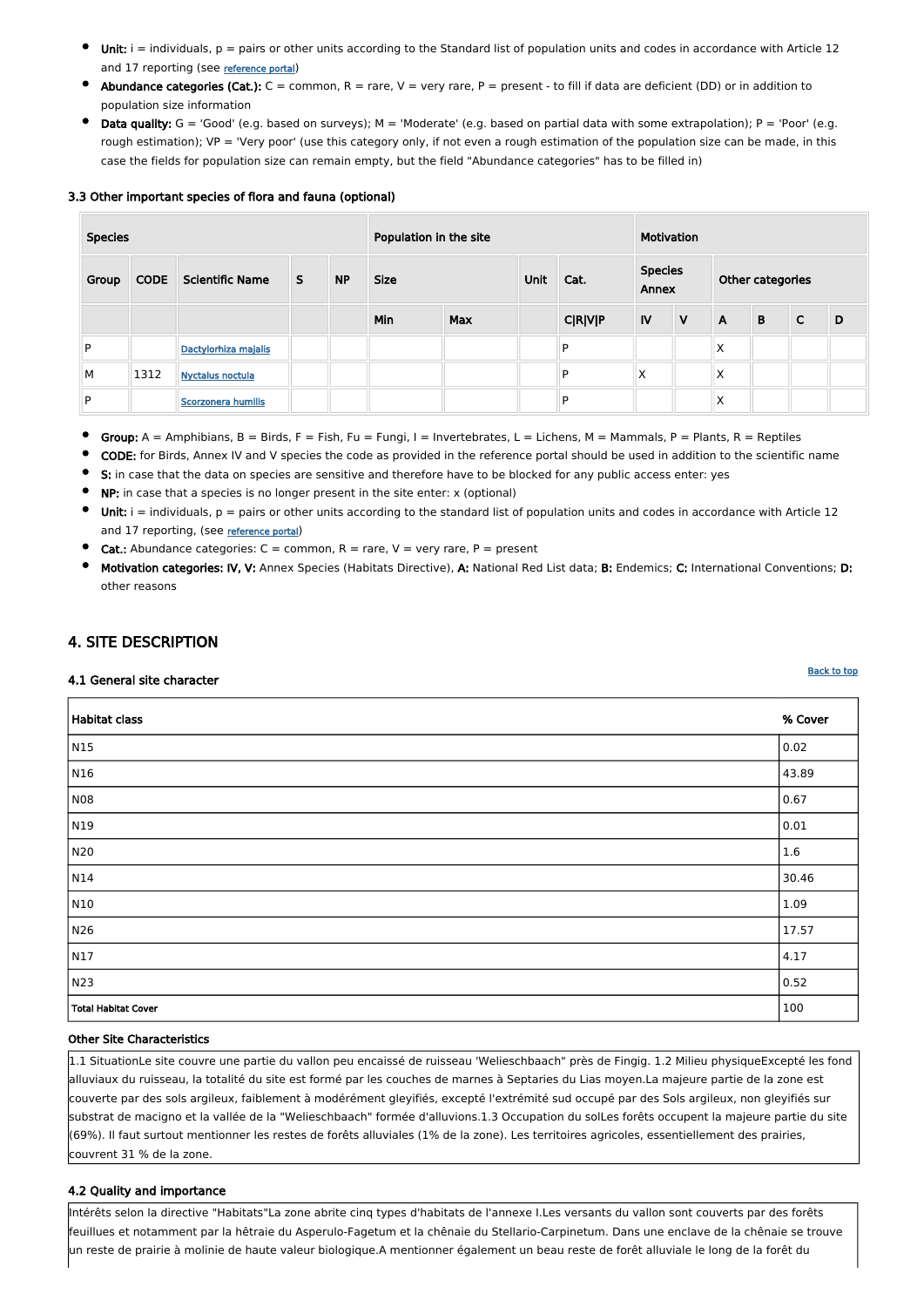| Positive Impacts |             |            |          |  |  |  |
|------------------|-------------|------------|----------|--|--|--|
|                  | Activities, | Pollution  | linside  |  |  |  |
| <b>Rank</b>      | management  | (optional) | /outside |  |  |  |
|                  | [code]      | [code]     | [i o b]  |  |  |  |
| м                | A04.02      |            |          |  |  |  |
| м                | <b>B02</b>  |            |          |  |  |  |
| М                | A03.02      |            |          |  |  |  |

Rank:  $H = high$ ,  $M = medium$ ,  $L = low$ 

Pollution:  $N =$  Nitrogen input, P = Phosphor/Phosphate input, A = Acid input/acidification,

 $T =$  toxic inorganic chemicals,  $O =$  toxic organic chemicals,  $X =$  Mixed pollutions

 $i =$  inside,  $o =$  outside,  $b =$  both

| Negative Impacts      |                                              |                                   |                           |  |  |  |  |
|-----------------------|----------------------------------------------|-----------------------------------|---------------------------|--|--|--|--|
| Rank                  | Threats and<br>pressures<br>[code]           | Pollution<br>(optional)<br>[code] | inside/outside<br>[i o b] |  |  |  |  |
| lМ                    | K02.03                                       |                                   |                           |  |  |  |  |
| lм                    | B02.04                                       |                                   |                           |  |  |  |  |
| lм                    | K02                                          |                                   |                           |  |  |  |  |
| M                     | <b>B02</b>                                   |                                   |                           |  |  |  |  |
| lМ                    | B01.02                                       |                                   |                           |  |  |  |  |
| Desete the filest Mar | A08<br>الله المتحدد والمناسب المتحدد المناسب | $1 - 1 - 1$                       |                           |  |  |  |  |

'Reifeswenkel'. Le principal intérêt du site consiste cependant dans la présence de la prairie à molinie, biotope devenu très rare au pays. Les forêts de la zone constituent un site de reproduction pour Myotis beschsteini et un territoire de chasse pour Myotis myotis.

#### 4.3 Threats, pressures and activities with impacts on the site

The most important impacts and activities with high effect on the site

| Yes                    | Name: Lias moyen                                                                                                                         |  |  |  |  |
|------------------------|------------------------------------------------------------------------------------------------------------------------------------------|--|--|--|--|
|                        | Link: https://environnement.public.lu/dam-assets/documents/natur/natura2000/lu0001025-lu0001026-lu0001027-lu0001054-lu0001070-lu0001075- |  |  |  |  |
|                        | lu0001077-lu0002017.pdf                                                                                                                  |  |  |  |  |
|                        |                                                                                                                                          |  |  |  |  |
| No, but in preparation |                                                                                                                                          |  |  |  |  |
| No                     |                                                                                                                                          |  |  |  |  |

#### 4.4 Ownership (optional)

<span id="page-3-0"></span>4.5 Documentation

# 5. SITE PROTECTION STATUS (optional)

| 5.1 Designation types at national and regional level: |  |  |  |
|-------------------------------------------------------|--|--|--|
|                                                       |  |  |  |

| Code | Cover [%] | Code | Cover [%] | Code | Cover [%] |
|------|-----------|------|-----------|------|-----------|
| LU07 | 100.0     |      |           |      |           |

#### 5.2 Relation of the described site with other sites:

designated at national or regional level:

| Type code | Site name            | <b>Type</b> | Cover [%] |
|-----------|----------------------|-------------|-----------|
| LU06      | Grass - Moukebrill   |             |           |
| LU07      | Région du Lias moyen |             | 100.0     |

#### 5.3 Site designation (optional)

Règlement grand-ducal du 6 novembre 2009 portant désignation des zones spéciales de conservation.

# <span id="page-3-1"></span>6. SITE MANAGEMENT

#### 6.1 Body(ies) responsible for the site management:

#### 6.2 Management Plan(s):

An actual management plan does exist:

#### 6.3 Conservation measures (optional)